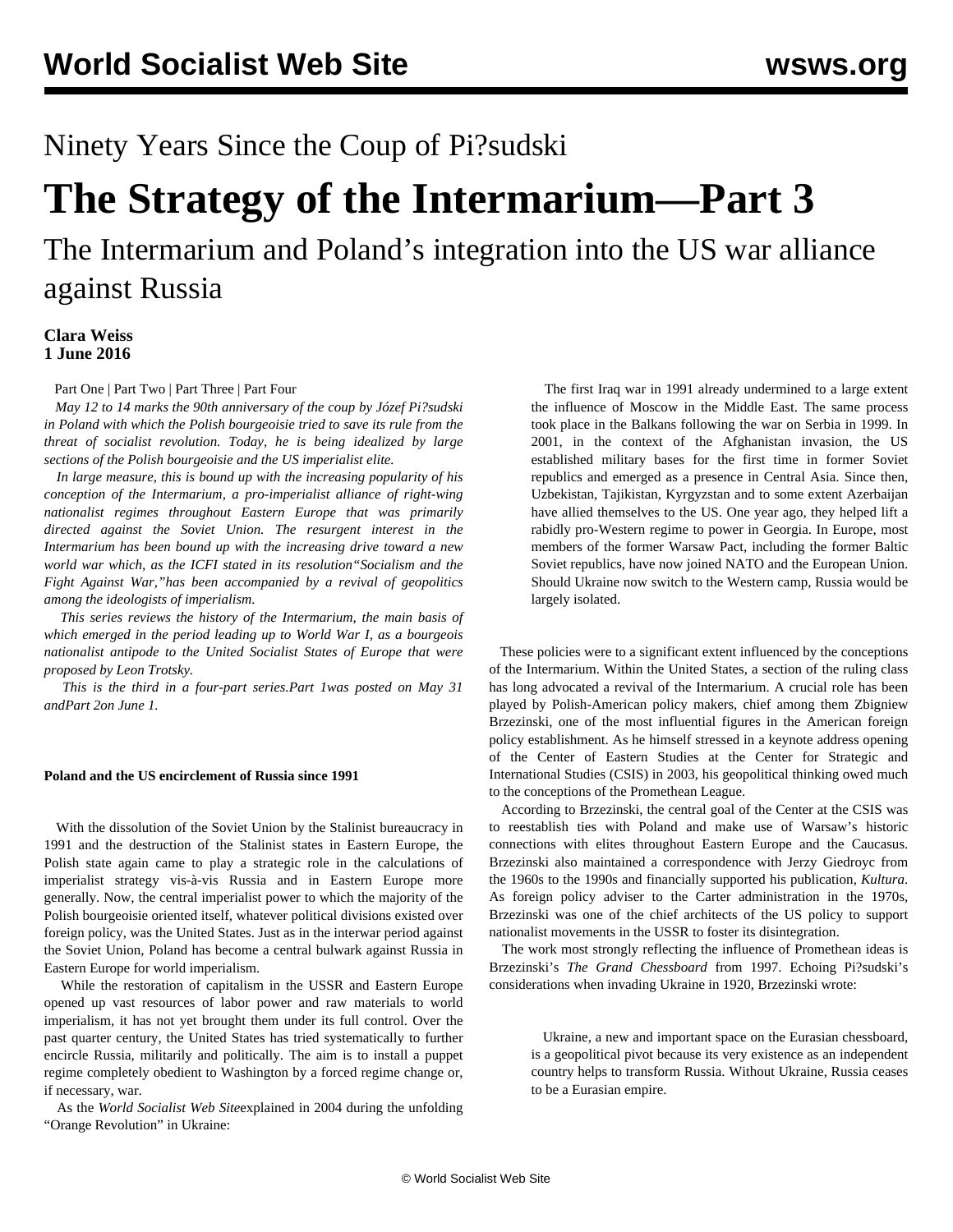In Brzezinski's words,

 In the short run, it is in America's interest to consolidate and perpetuate the prevailing geopolitical pluralism on the map of Eurasia. That puts a premium on maneuver and manipulation in order to prevent the emergence of a hostile coalition that could eventually seek to challenge America's primacy, not to mention the remote possibility of any one particular state seeking to do so. By the middle term, the foregoing should gradually yield to a greater emphasis on the emergence of increasingly important but strategically compatible partners who, prompted by American leadership, might help to shape a more cooperative trans-Eurasian security system. Eventually, in the much longer run still, the foregoing could phase into a global core of genuinely shared political responsibility.

 While often fighting against significant opposition, Brzezinski has been far from alone with his ideas. According to ex-US secretary of state Robert Gates, Dick Cheney, one of the chief criminals behind the Iraq war, had intended to break up the Soviet Union along ethnic lines in 1991. Gates wrote:

 When the Soviet Union was collapsing in late 1991, Dick wanted to see the dismantlement not only of the Soviet Union and the Russian empire but of Russia itself, so it could never again be a threat to the rest of the world.

 One scholar wrote in a recent study that just as the Intermarium was never an official policy in Poland, it has never been an official policy in the US. However, sections of the ruling establishment have been supporting it for many years. In addition to Brzezinski, this includes Madeleine Albright, secretary of state in 1997-2001, and Alexander Haig, who was secretary of state under Ronald Reagan and supreme allied commander for Europe, in charge of US and NATO troops in Europe. While the US ruling class has been divided over whether or not to pursue the "Promethean project," it has clearly helped shape US foreign policy over the past decades.

 As the *World Socialist Web Site* has explained, the encirclement of Russia is an integral part of the US strategy for world domination, in which the territories that used to be part of the Soviet Union and the deformed workers' state play a central role. In the language of geopolitics, they constitute largely what is termed "Eurasia," a concept shaped by the British imperial strategist Halford Mackinder in the early 20th century. As Mackinder argued, control of Eurasia was central to control of the world. Within this framework, the states constituting the suggested Intermarium-alliance occupy a strategic role.

 For US imperialism, the fate of Eastern Europe and Russia and the strategy of the "Intermarium" are subordinate to the broader goal of world domination. In order to achieve this, the so-called Eurasian landmass is considered crucial. As Brzezinski put it:

 Ever since the continents started interacting politically, some five hundred years ago, Eurasia has been the center of world power. … [I]t is imperative that no Eurasian challenger emerges, capable of dominating Eurasia and thus also of challenging America.

 Eurasia is the chessboard on which the struggle for global primacy continues to be played.

 Throughout the past quarter of a century, Poland has played a key role in implementing these policies. The US was the key driving force behind the admission of Poland and the Baltic States into NATO. It enthusiastically supported their accession to the European Union (EU), hoping, not without reason, that they would form an important pillar of US foreign policy in Europe, particularly as a counterweight to the EU's dominant imperialist powers, Germany and France. In return, Poland has been the main pillar of NATO military expansion to Russian borders. Warsaw has supported the build-up of the nuclear missile shield that is directed against Russia and has sent troops supporting the US imperialist invasions of Afghanistan and Iraq.

 Poland has spent more on its military than all other countries that joined NATO since 1989 combined. Poland's drastic militarization was made possible not least of all thanks to the United States. Since 1996, the year before Poland joined NATO, the total US government military sales to the Polish government have been worth some \$4.7 billion, according to a report by the Congressional Research Service from March 2016.

 Moreover, Poland has been a central hub for the networks associated with the "color revolutions" in Ukraine and Georgia and for the support of the pro-Western opposition movement in Belarus. All of these movements for "democracy" are infiltrated not only by various secret services but are also closely intertwined with the local far-right movements, many of which have historic ties to the "Promethean project."

 Jerzy Giedroyc, who remained politically active throughout the 1990s and died only in 2000, has become one of the greatest influences on Polish foreign policy. In 2005, the Polish Sejm declared 2006 the "Year of Jerzy Giedroyc" and celebrated his ideas by referring to the recent US-backed "Orange Revolution" in Ukraine in 2004, which received substantial support from the Polish government. In its official resolution, the Sejm stated:

 The breakthrough achieved in Polish-Ukrainian relations during the "Orange Revolution" in Kiev and the reactions of Poles to the Ukrainian struggle for the right to self-determination and democratic elections number among the Editor's [Giedroyc's] real and most resounding victories.

 When it was in government for the first time, from 2005 to 2010, the right-wing nationalist Party of Law and Justice (PiS) undertook numerous initiatives to build up military and political networks and cooperate with Ukraine, Georgia, Belarus, and the states of the Visegrad group (Hungary, Slovakia and the Czech Republic). President Lech Kaczy?ski (PiS), who died in a plane crash in 2010, was well known for his aspirations to revive the Intermarium. In this, he had an ally in the Georgian president, Mikhail Saakashvili, who was brought to power by the US-backed color revolution in 2003. To underline their commitment to Prometheanism, on November 22, 2007, both presidents dedicated a statue of Prometheus in Tiflis.

 Paul Globe from the Institute of World Politics hailed Warsaw's policies in an article, entitled "Prometheanism Reborn," writing:

 First, Warsaw continues to promote democratic change and a Western rather than Moscow orientation in the other countries